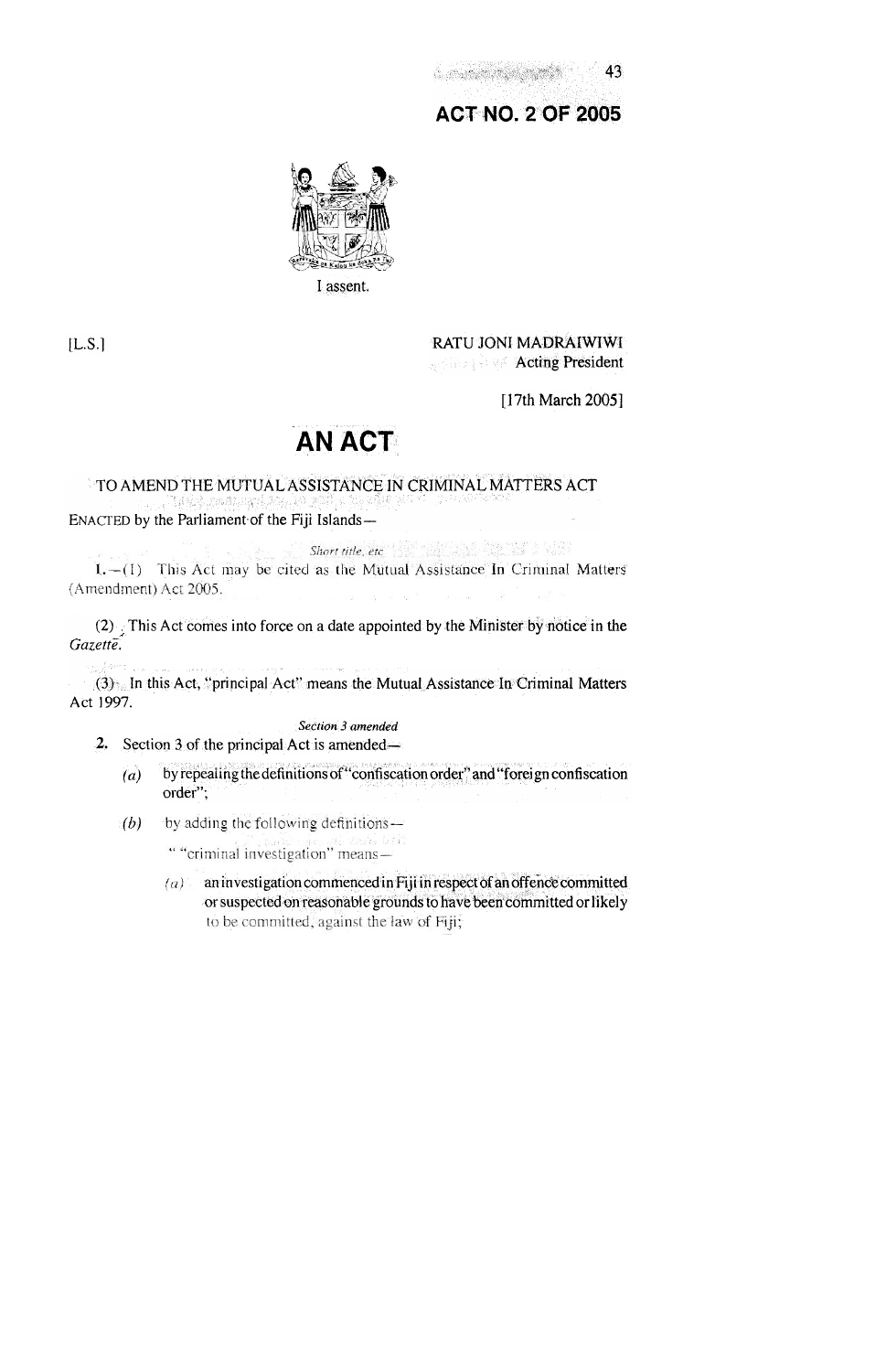# 44 Mutual Assistance In Criminal Matters (Amendment) -  $2$  of 2005

 $(b)$  in relation to a foreign country, an investigation commenced in the foreign country in respect of an offence committed, or suspected by that country on reasonable grounds to have been committed or to be likely to be committed, against the law of that country;

> "foreign pecuniary penalty order" means an order made under the law of a foreign country for a person to pay to the foreign country an amount representing the value (or part thereof) of the person's benefits from an offence against the law of that country";

> "pecuniary penalty order" means a pecuniary penalty order within the meaning of the Proceeds of Crime Act 1997";

e na partitura nega Tan

近比磷酰酸

 $\mathbb{R}^n$   $(c)$  by repealing the definition of "criminal matter" and substituting the following definition-

> " "criminal matter" means criminal investigation and criminal proceedings;"; and  $\Box$

(d) in the definition of "serious offence" by deleting "12 months" and substituting "6 months or a fine of not less than \$500".

#### we<mark>esangied</mark> diri esti Section 4 amended

3. Section 4 of the principal Act is repealed and substituted by the following képhanaha edoaz bod 一场后 化分解 南原 section+

"Act not to limit other provision of assistance 4. Nothing in this Act limits - Frank while the served of

 $(a)$  the power of the Attorney-General, apart from this Act, to make requests to foreign countries or act on requests from foreign countries ocustican for assistance in investigations or proceedings in criminal matters; **Sedanyale** Fix estasi  $(b)$  the power of a person or court; apart from this Act, to make requests to foreign countries or act on requests from foreign countries for forms n mashmuler of international assistance;  $(c)$  the nature or extent of assistance in criminal matters which Fiji may lawfully give or receive from foreign countries;

 $(d)$ , the existing forms of co-operation, whether formal or informal, in arati kekend development of other forms of such co-operation.".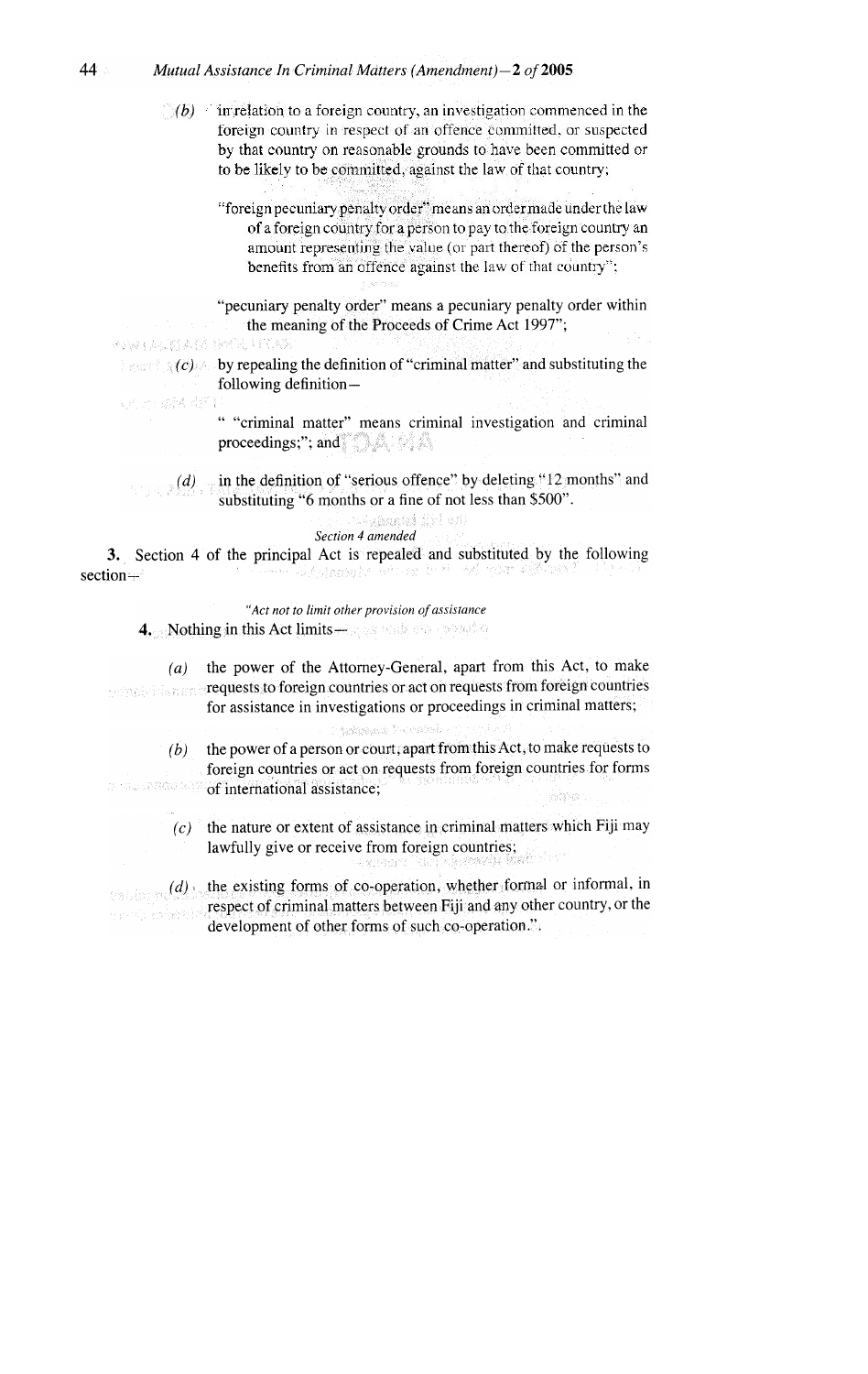45

Acht.

- Alb

#### **Expansion Section 5 amended** and the section of the section of the section of the section of the section of the section of the section of the section of the section of the section of the section of the section of the sect 4.

Section 5 of the principal Act is amended by deleting "that" and substituting "whether or not the foreign country". The Toron Physician Company of the

# 

- Section 6 amended
- 5. Section 6 of the principal Act is amended
	- $(a)$ by deleting "or it is otherwise appropriate, in all the circumstances of the case, that the assistance requested should not be granted"; and
	- (b) by adding at the end the following subsection- $\mathbb{R}$
	- "(2) The Attorney-General may, after consulting with the appropriate authority of the foreign country, postpone the request, in whole or in part, on the ground that granting the request immediately would 短短, 669. be likely to prejudice the conduct of an investigation or proceeding
	- こことの状態性 in Fiji.". Y.O

# Section 9 amended

6. Section 9 (2) of the principal Act is amended by deleting "be in writing and".

- $S$ ection 10 amended  $\frac{1}{2}$  is the section of  $S$ 7. Section 10 of the principal Act is amended assessment to the section of the principal Act is amended
	- (a) in subsection (1) by adding "and for the evidence, document or other article to be sent to him" at the end of that subsection; and Anders de Michael Volken
	- (b) in subsection (2) after "video link," by inserting "internet link or other means,".

#### Section 11 amended

8. In section  $11(5)(b)$  of the principal Act after "video link," insert "internet link" or other means," **SUNDAMIA** 

#### Section 13 amended 9. Section 13 of the principal Act is amended-

an an india companyant parameter and the set

- (a) in subsection (1), by deleting paragraph (b) and inserting the following paragraph-
	- $\lq(a(b))$
	- there are reasonable grounds for believing that there is in or on any place in Fijiing masikipatèn bandangkan kadawanak

(i) a thing upon or in respect of which an offence under the law of a foreign country has been, or is suspected of having being tijes, S committed; or ្នុងឆ្នាំ។  $\mathcal{N}_{\mathbf{q}}\mathcal{N}_{\mathbf{q}}^{\mathbf{1}}\mathcal{N}_{\mathbf{q}}$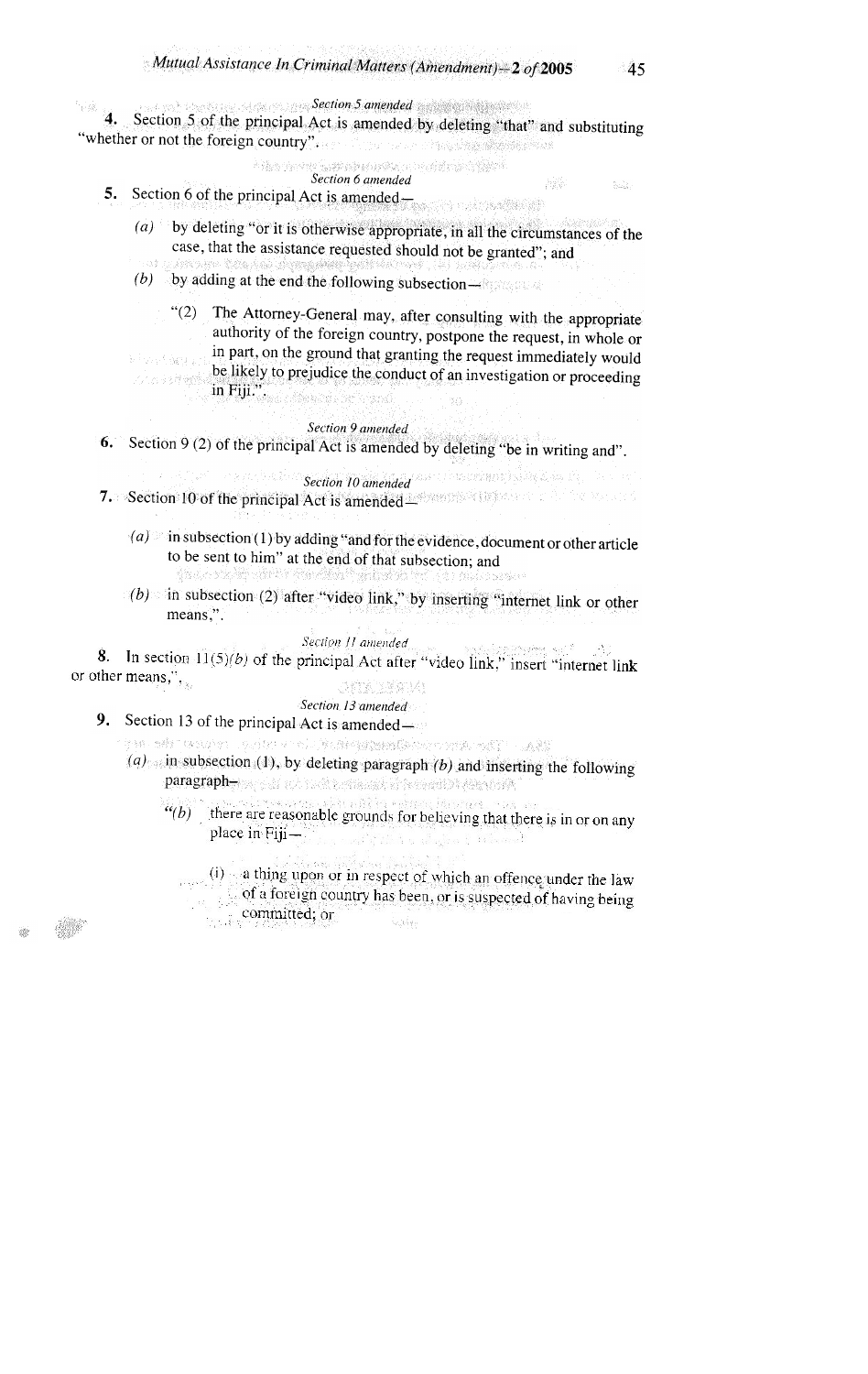#### 46  $M$ utual Assistance In Criminal Matters (Amendment) - 2 of 2005

(ii) a thing which there are reasonable grounds for believing will **Example 3** be evidence as to the commission of such an offence: or

(iii) a thing relevant to the proceedings or investigation; and";

- in subsection (3), by deleting "relevant to an investigation or proceedings  $(b)$ in a foreign country" and inserting "set out in subsection (1)";
- $(c)$ in subsection (4), by deleting paragraph  $(a)$  and inserting the following paragraph-moderation operatorized into with the members of the property

Website Software a da a sa a thing and a series and a series of the series of the series of the series of the series of the series of the series of the series of the series of the series of the series of the series of the series of the ser

j.

I.

 $(1)$  upon or in respect of which an offence under the law of a foreign country has been, or is suspected of having been, committed;  $\alpha$ r

 $(i)$  which will be evidence as to the commission of such an offence;  $\alpha$ r

ofernál

- a sa mga katalog ng mga kalalang ng mga kalalang ng mga kalalang ng mga kalalang ng mga kalalang ng mga kalala<br>Mga kalalang ng mga kalalang ng mga kalalang ng mga kalalang ng mga kalalang ng mga kalalang ng mga kalalang n (iii) intended to be used for the purpose of such an offence; or
- (iv) relevant to the proceedings or investigation; and"; and
- in subsection (5), by deleting "relevant to the proceeding or investigation  $(d)$ in the foreign country" and inserting "a thing set out in subsection (1)"

**Part IVA inserted** 

**PERSONAL SECTION** 

10. The principal Act is amended by inserting after Part IV the following Part—

" Part IVA-ASSISTANCE IN RELATION TO SERVICE OF DOCUMENTS

**The Contract of School Contract Contract** 

Assistance in serving documents and the state of the state of the state of the state of the state of the state of the state of the state of the state of the state of the state of the state of the state of the state of the

・この合金線路

25A. The Attorney-General may, in writing, request the appropriate authority to assist in effecting the service of process in the foreign country if the Attorney-General is satisfied that for the purposes of, or in connection with, any criminal matter in Fiji it is necessary or desirable to serve process on a person or an authority in a foreign country. 14.1921<br>사용

### Assistance in arranging service

25B. Where a written request is made by a foreign country for assistance in effecting the service of process on a person in Fiji, the Attorney-General may facilitate assistance and shall give reasons when unable to assist.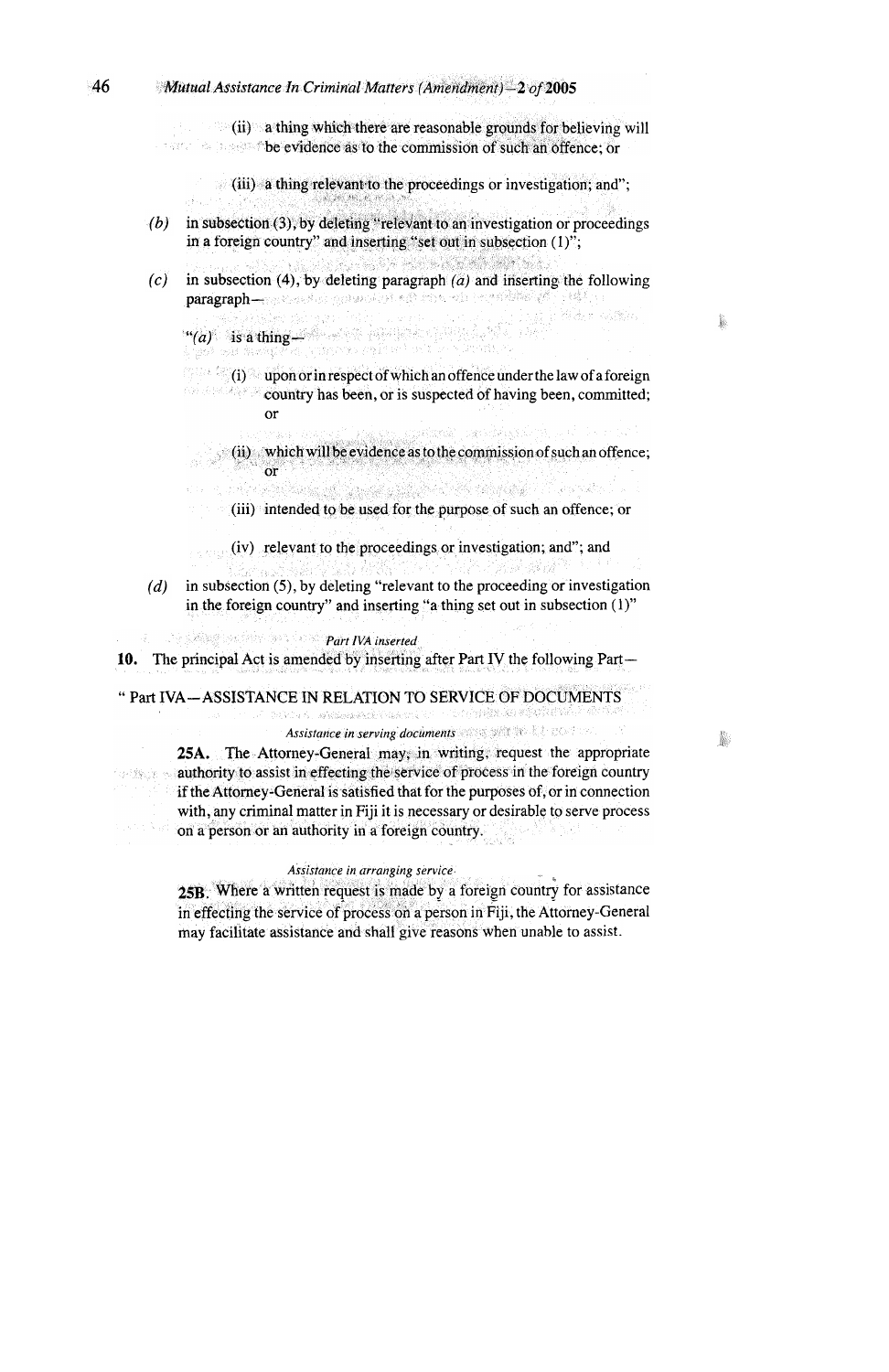# $\mathcal{L}$ Mutual Assistance In Criminal Matters (Amendment) - 2 of 2005

**Penalty not to be imposed for failure to comply with summons Example 25C.** Where, pursuant to section 25B, a foreign country requests the assistance of the Attorney-General in effecting the service on a person to **Example 2018** appear as a witness in that foreign country, the person to whom the request relates shall not be subject to any penalty or liability or otherwise prejudiced in law by reason only of that person's refusal or failure to comply with the summons, notwithstanding any contrary statement in the summons.".

#### Section 29 amended

11. Section 29 of the principal Act is amended—

- in paragraph  $(b)$  by deleting "confiscation" and substituting "pecuniary  $(a)$ penalty";
- by deleting the full stop at the end of paragraph  $(c)$  and inserting "or a  $(b)$ foreign serious offence, or"; and
- $(c)$ after paragraph  $(c)$  by inserting the following paragraph
	- production order made or a search warrant issued in Fiji in respect  $\lq (d)$ of a property-tracking document that is believed to be located in 医感应性 that foreign country.".

# Section 31 amended

12. Section 31 of the principal Act is amended—

医胸膜炎

- by deleting "confiscation" (wherever occurring) and substituting "pecuniary  $(a)$ penalty";
- (b) in subsection  $(1)(a)$  by deleting "and":
- in subsection (1) by deleting paragraph  $(b)$ .  $(c)$

#### Section 34 amended

13. Section  $34(c)$  of the principal Act is amended by deleting all the words and expressions after "the issue of  $-$ " to the end of the section and substituting the following  $subparagraphs-$ 

> an order requiring the documents to be produced or made available for  $``(i)$ inspection in accordance with the law of Fiji, the Director of Public Prosecutions may apply to a Judge for a production order under the Proceeds of Crime Act 1997 in respect of the offence for the purpose of obtaining possession of the property-tracking document; or

 $\omega \sim 200$ 

 $\leq 47$ 

al Sea India

a distrito e persoas de Mortes de<br>Secondo destruziones de la marc